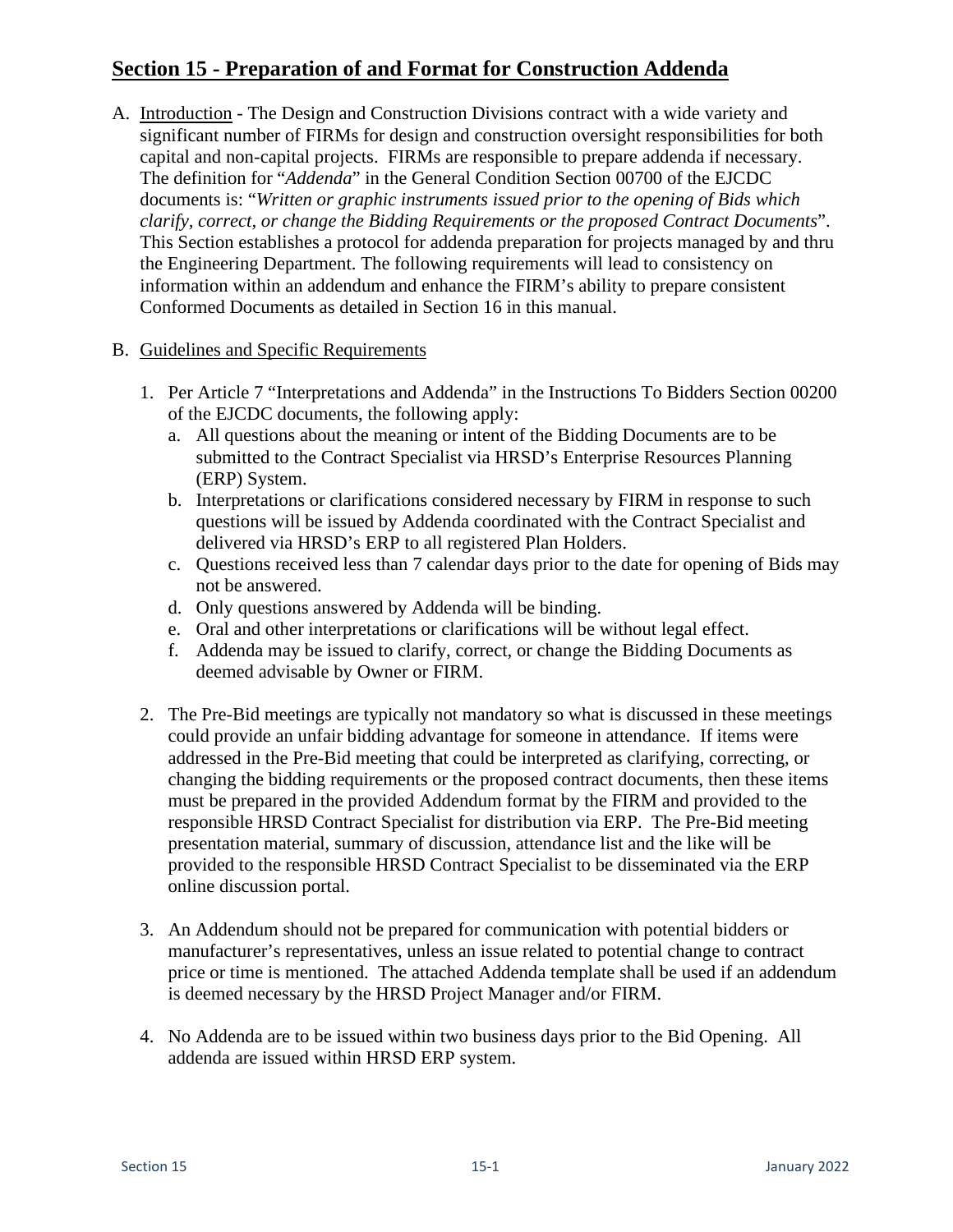- 5. Descriptive terms in the Addendum shall be limited to the following:
	- o ADD
	- o CLARIFY
	- o DELETE
	- o INSERT
	- o REPLACE
	- o REVISE
- 6. Copies of all Addenda developed by the FIRM are to be transmitted to the Contract Specialist for distribution to Plan Holders via HRSD's ERP.
- 7. Confirmation by the Contract Specialist will be made via HRSD's ERP that all Addenda have been received and acknowledged by the Plan Holders.
- 8. All Addenda are to be acknowledged by the Bidder(s) submitting a Bid.
- 9. All items included in issued Addenda are to be incorporated into the Conformed Documents detailed in Section 16 in this manual.
- C. Exhibit A Addendum Template